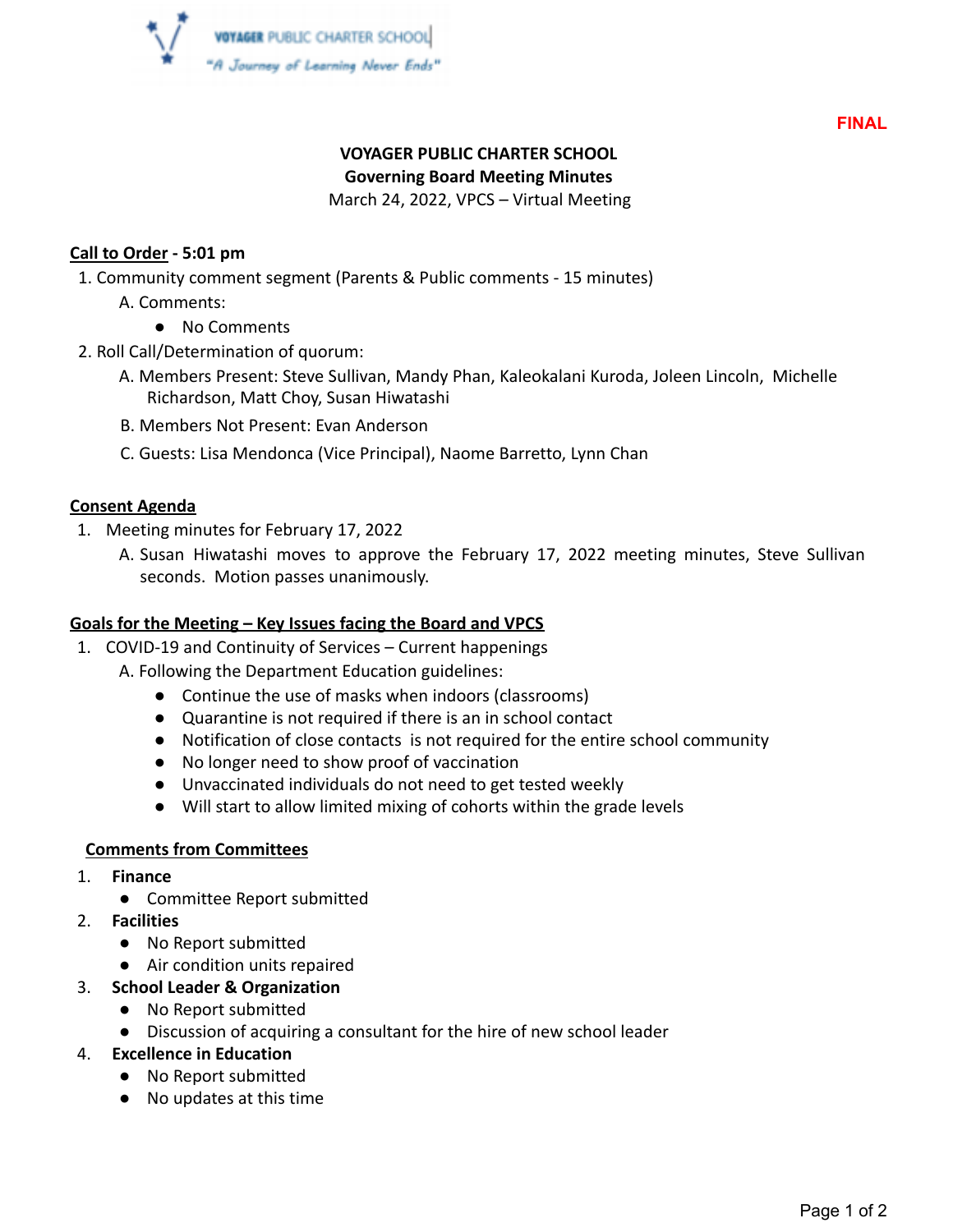#### 5**. Future Facilities (Special Committee)**

● No updates at this time

#### 6. **Governance & Policy**

- No Report Submitted
- Committee met in early February
- Focus is on the hiring process for the new school leader
- Should Sue Duber be retained as a consultant for the hiring of a new school leader and take on more of a leadership role in the hiring. The committee will shift its focus on other governance items.

# 7**. School Leader & Hiring Committee**

● No updates at this time

| <b>Committee Composition</b> |                      |                                |                               |                             |                          |
|------------------------------|----------------------|--------------------------------|-------------------------------|-----------------------------|--------------------------|
|                              |                      |                                | <b>Excellence</b>             | <b>School Leader</b>        | <b>Future Facilities</b> |
| <b>Finance</b>               | <b>Facilities</b>    | <b>Governance &amp; Policy</b> | in Education                  | & Organization              | (Special Committee)      |
| <b>Matt Choy</b>             | <b>Evan Anderson</b> | Kaleokalani Kuroda             | Kaleokalani Kuroda            | Kaleokalani Kuroda          | <b>Steve Sullivan</b>    |
| Evan Anderson                | Lynn Chan            | Susan Hiwatashi                | Steve Sullivan                | <b>Steve Sullivan</b>       | Matt Choy                |
| Lynn Chan                    | Deb Nishihira        | Joleen Lincoln                 | <b>AdHoc Hiring Committee</b> |                             |                          |
| Joleen Lincoln               | Joleen Lincoln       | Amy Fiandach                   |                               | Matt Choy                   |                          |
|                              | Wrayna Fairchild     |                                |                               | Mandy Phan                  |                          |
|                              | Serena Okinaga-La    |                                |                               | Susan Hiwatashi             |                          |
|                              | Megan Aoki           |                                |                               | *Michelle Richardson        |                          |
|                              |                      |                                |                               | *Joleen Lincoln             |                          |
|                              |                      |                                |                               | *Staff-No voting privileges |                          |
|                              |                      |                                |                               |                             |                          |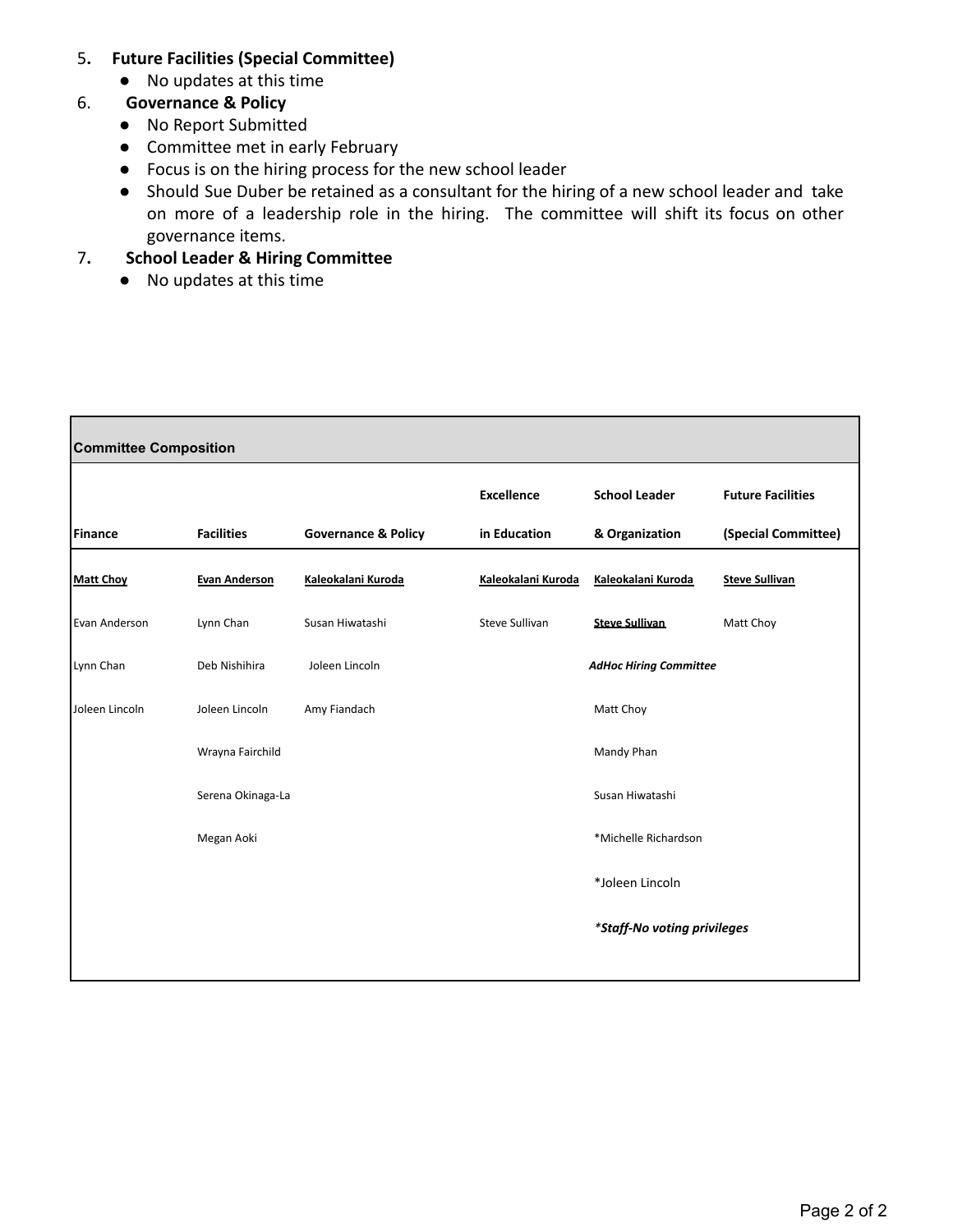#### **New Business / Additional Matters**

- 1. Hiring Committee: Steve Sullivan and Kaleokalani Kuroda met with Sue Dueber to put together an agreement for Sue to assist by offering consulting services for the hiring of a new school leader. And discuss some items to help move forward with the hiring.
	- Sue recommended starting the hiring process of the new school leader in early fall of the next school year. Fall is normally when potential school leaders look for job openings.
	- Sue can assist the board and offer her expertise in finding the right school leader for Voyager.
	- The process should start at the beginning of next school year. Added to the annual calendar
	- Sue supports the idea of having an interim principal position until a new school leader is hired.
- 2. Discussion of having Assistant VP, Lisa Mendonca serve as interim principal for a year.
	- Lisa is a candidate for the interim role because of current role as Assistant VP for the school.
	- In the Agreement drafted for the interim position role, there is language that notes the interim position does not guarantee or agreement that the interim position becomes a full time position. This was language that was discussed with the AG's office.
	- The full time principal position will be open to all candidates.
- 3. The Annual Calendar has been updated. Board to review and provide feedback on any updates that need to be added or any changes to be made.
- 4. 1st Amendment to Voyager Public Charter School July 1, 2017 3.0 Charter contract:
	- Board has discussed and reviewed internally
	- The Amendment allows to extend the charter contract term from July 1, 2022 June 30, 2023.
	- Kaleokalani inquired on how often the board gets updated on how Voyager is performing on the metrics. Prior to COVID Pandemic, updates on how Voyager is performing would be discussed by the Excellence in Education committee and would be reflected in their report sent to the Board. 1st quarter 2020 report would be the last update.
		- Will need to have further internal discussion on how to utilize metrics and if Voyager is meeting scores.
		- Kaleo to assist with interpreting data for the Baldrige Concept.

# **Consent 1st Amendment**

Steve Sullivan moves to approve the 1st Amendment to Voyager Public Charter School July 1, 2017 3.0 Charter contract meeting minutes, Joleen Lincoln seconds. Motion passes unanimously.

\*\*the 1st Amendment will be sent to the AG's office for final review, then the Board Chair will sign and send it to the Charter Commission.

- 5. Board Teacher Bargaining Unit Contracts (HGEA, UPW and HSTA) Will be discussed at next meeting upon Evan Anderson's return.
- 6. VPCS site Lease Discussions: ICurrently in discussions with Lutheran Church with exercising option to extend the Lease and the terms of the extension.
	- Steve Sullivan and Matt Choy had a meeting with the head of finance for the Lutheran Church Board. The meeting was very constructive and it allowed for both Voyager and Lutheran to present their sides. Outlook is a positive conclusion that an agreement will be made that will benefit both parties.
	- Another meeting to be scheduled for Matt C and Steve S to meet with the Lutheran Church Board Finance committee. Goal is to come to an agreement with the church that works for both sides.
	- The meeting was very constructive